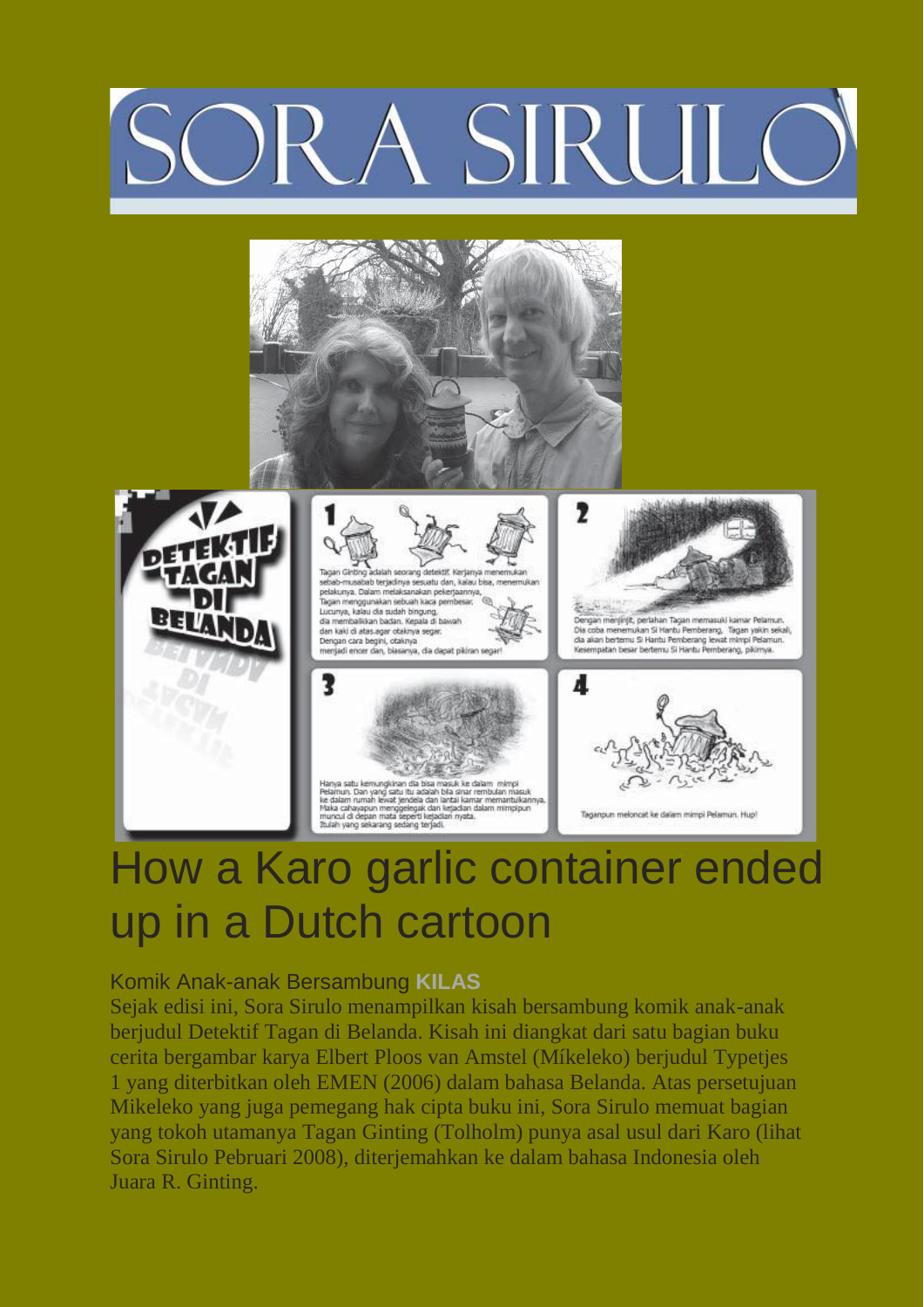## CLARA BRAKEL $\mathscr{P}$ LEIDEN $\mathscr{P}$ One day,

about 15 years ago, the Dutch artist Marjolijn Groustra was lying sick in bed in North Sumatra. She had the flue, her temperature was rising, she felt weaker and weaker....... Suddenly, her eyes were caught by a small bamboo garlic container she had bought in the market, standing on the table in front of her bed. In her feverish mind, the bamboo pot came to life and turned into a little man. Later, when she was better, she told her husband Elbert about it. He created Tolholm, a detective who turns upside-down and spins around on top of his head when he needs inspiration. Both Marjolijn and Elbert have roots in Indonesia. Marjolijn's mother, who had a grandfather from the Minahassa, was born and grew up in the Dutch East Indies. Marjolijn's father's ancestors came from Nias. Elbert was born in Jakarta, where his father had also been born and grown up. During their visits to North Sumatra they found inspiration in its enchanting tropical forests, mountains and people. They often return there in their dreams and reflections of Sumatra emerge in their art work. In 2006 they published two comic books entitled Typetjes I and II, followed in 2007 by five more books. Their pen-name "Mikeleko" was a creation of their little daughter Naomi, to whom the stories were first told. Several fantastic creatures that occur in these stories derive from their Sumatran experiences,

from plants and animals they saw

there. There are also transformed